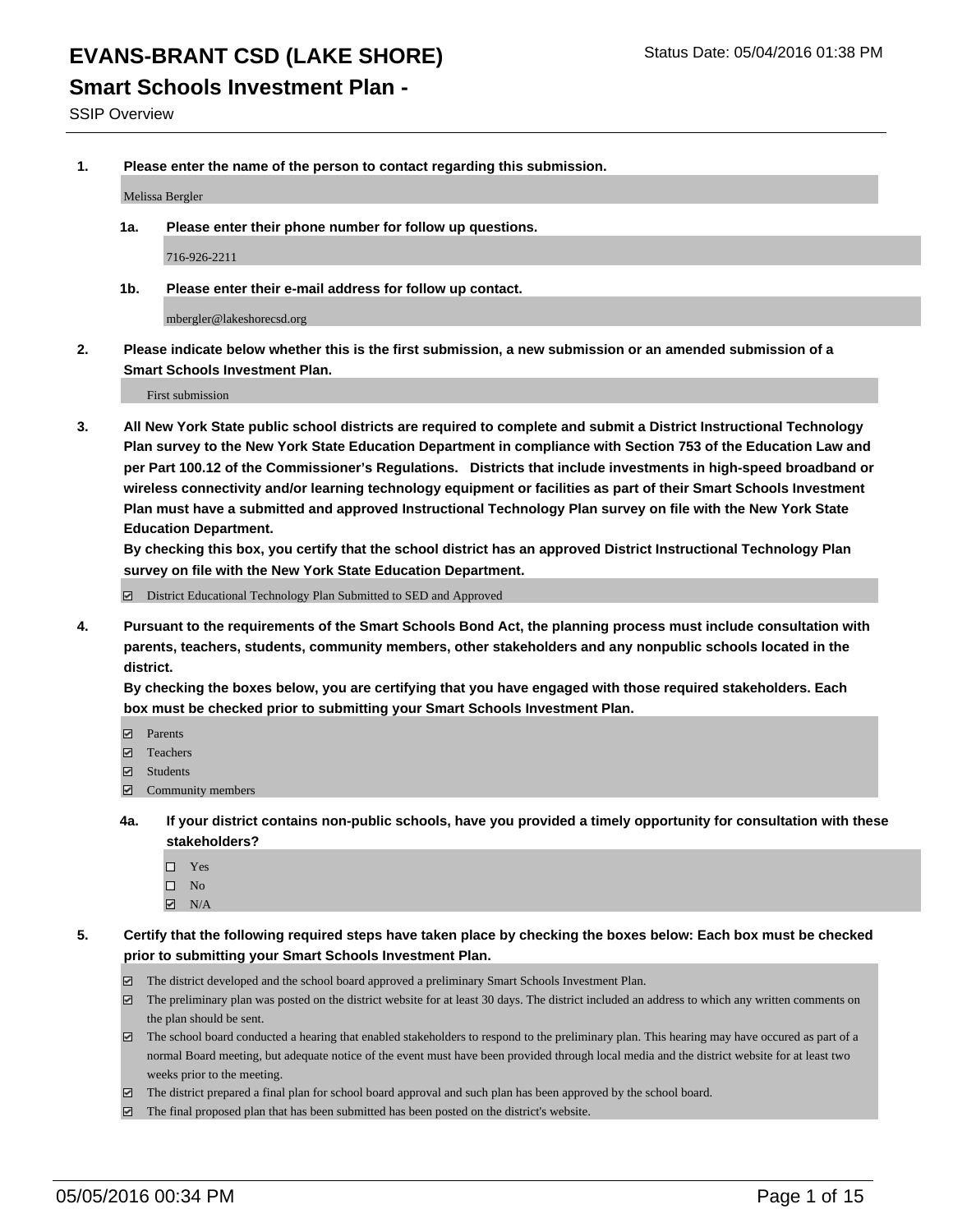#### **Smart Schools Investment Plan -**

SSIP Overview

**5a. Please upload the proposed Smart Schools Investment Plan (SSIP) that was posted on the district's website. Note that this should be different than your recently submitted Educational Technology Survey. The Final SSIP, as approved by the School Board, should also be posted on the website and remain there during the course of the projects contained therein.**

Smart Schools Slides (Master) 2.pdf

**6. Please enter an estimate of the total number of students and staff that will benefit from this Smart Schools Investment Plan based on the cumulative projects submitted to date.**

2,444

**7. An LEA/School District may partner with one or more other LEA/School Districts to form a consortium to pool Smart Schools Bond Act funds for a project that meets all other Smart School Bond Act requirements. Each school district participating in the consortium will need to file an approved Smart Schools Investment Plan for the project and submit a signed Memorandum of Understanding that sets forth the details of the consortium including the roles of each respective district.**

 $\Box$  The district plans to participate in a consortium to partner with other school district(s) to implement a Smart Schools project.

**8. Please enter the name and 6-digit SED Code for each LEA/School District participating in the Consortium.**

| <b>Partner LEA/District</b> | <b>ISED BEDS Code</b> |
|-----------------------------|-----------------------|
| (No Response)               | (No Response)         |

**9. Please upload a signed Memorandum of Understanding with all of the participating Consortium partners.**

(No Response)

**10. Your district's Smart Schools Bond Act Allocation is:**

\$2,715,167

**11. Enter the budget sub-allocations by category that you are submitting for approval at this time. If you are not budgeting SSBA funds for a category, please enter 0 (zero.) If the value entered is \$0, you will not be required to complete that survey question.**

|                                       | Sub-<br>Allocations |
|---------------------------------------|---------------------|
| <b>School Connectivity</b>            | 0                   |
| Connectivity Projects for Communities |                     |
| Classroom Technology                  | 345,804             |
| Pre-Kindergarten Classrooms           | $\Omega$            |
| Replace Transportable Classrooms      | 0                   |
| High-Tech Security Features           | $\Omega$            |
| <b>Totals:</b>                        | 345,804.00          |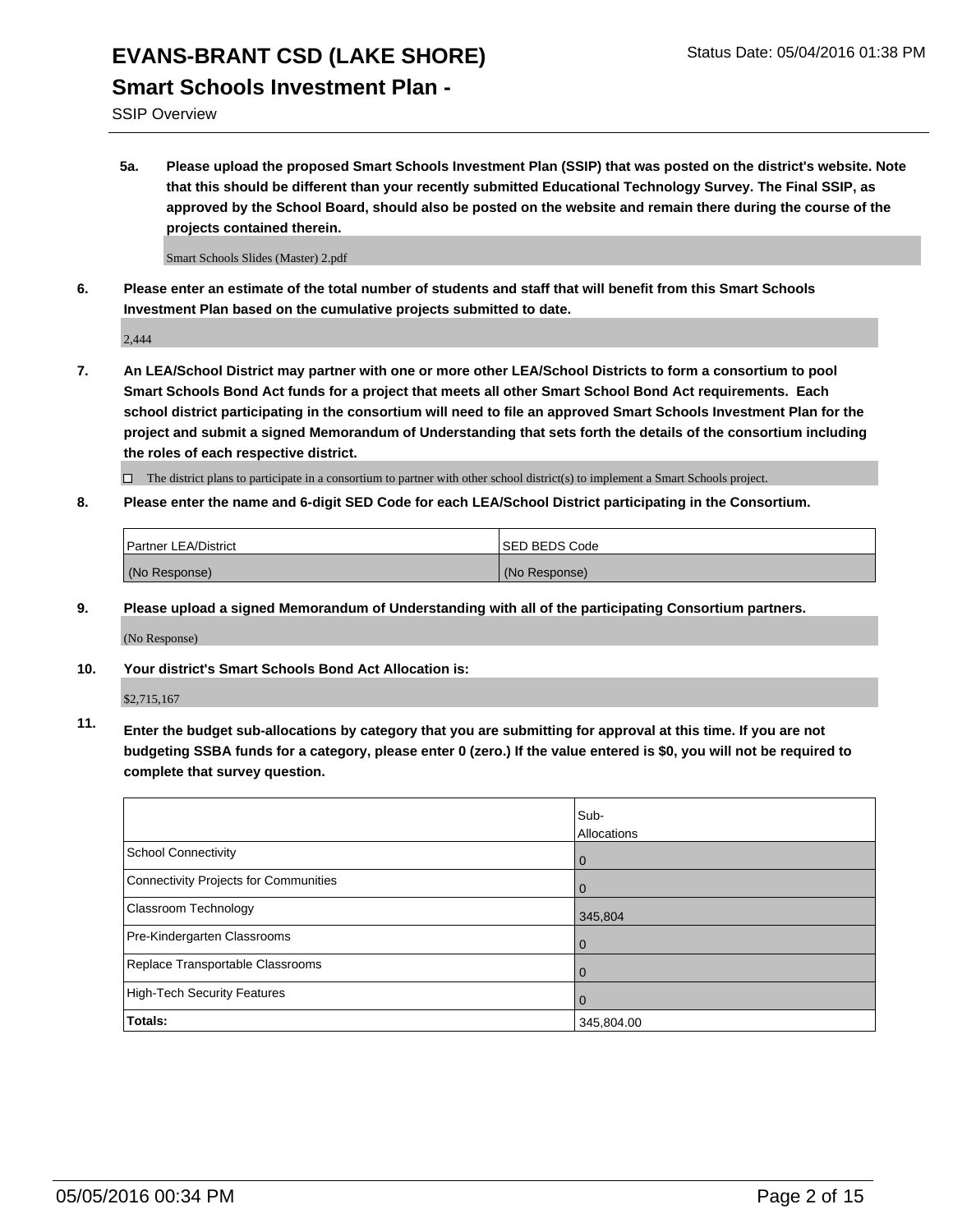### **EVANS-BRANT CSD (LAKE SHORE)** Status Date: 05/04/2016 01:38 PM **Smart Schools Investment Plan -**

School Connectivity

- **1. In order for students and faculty to receive the maximum benefit from the technology made available under the Smart Schools Bond Act, their school buildings must possess sufficient connectivity infrastructure to ensure that devices can be used during the school day. Smart Schools Investment Plans must demonstrate that:**
	- **sufficient infrastructure that meets the Federal Communications Commission's 100 Mbps per 1,000 students standard currently exists in the buildings where new devices will be deployed, or**
	- **is a planned use of a portion of Smart Schools Bond Act funds, or**
	- **is under development through another funding source.**

**Smart Schools Bond Act funds used for technology infrastructure or classroom technology investments must increase the number of school buildings that meet or exceed the minimum speed standard of 100 Mbps per 1,000 students and staff within 12 months. This standard may be met on either a contracted 24/7 firm service or a "burstable" capability. If the standard is met under the burstable criteria, it must be:**

**1. Specifically codified in a service contract with a provider, and**

**2. Guaranteed to be available to all students and devices as needed, particularly during periods of high demand, such as computer-based testing (CBT) periods.**

**Please describe how your district already meets or is planning to meet this standard within 12 months of plan submission.**

(No Response)

- **1a. If a district believes that it will be impossible to meet this standard within 12 months, it may apply for a waiver of this requirement, as described on the Smart Schools website. The waiver must be filed and approved by SED prior to submitting this survey.**
	- By checking this box, you are certifying that the school district has an approved waiver of this requirement on file with the New York State Education Department.
- **2. Connectivity Speed Calculator (Required)**

|                         | Number of<br>Students | Multiply by<br>100 Kbps | Divide by 1000 Current Speed<br>to Convert to<br>Reauired<br>Speed in Mb | lin Mb             | Expected<br>Speed to be<br>Attained Within   Required<br>12 Months | <b>Expected Date</b><br>l When<br>Speed Will be<br>l Met |
|-------------------------|-----------------------|-------------------------|--------------------------------------------------------------------------|--------------------|--------------------------------------------------------------------|----------------------------------------------------------|
| <b>Calculated Speed</b> | (No<br>Response)      | (No Response)           | (No<br>Response)                                                         | l (No<br>Response) | (No<br>Response)                                                   | l (No<br>Response)                                       |

#### **3. Briefly describe how you intend to use Smart Schools Bond Act funds for high-speed broadband and/or wireless connectivity projects in school buildings.**

(No Response)

**4. Briefly describe the linkage between the district's District Instructional Technology Plan and the proposed projects. (There should be a link between your response to this question and your response to Question 1 in Part E. Curriculum and Instruction "What are the district's plans to use digital connectivity and technology to improve teaching and learning?)**

(No Response)

**5. If the district wishes to have students and staff access the Internet from wireless devices within the school building, or in close proximity to it, it must first ensure that it has a robust Wi-Fi network in place that has sufficient bandwidth to meet user demand.**

**Please describe how you have quantified this demand and how you plan to meet this demand.**

(No Response)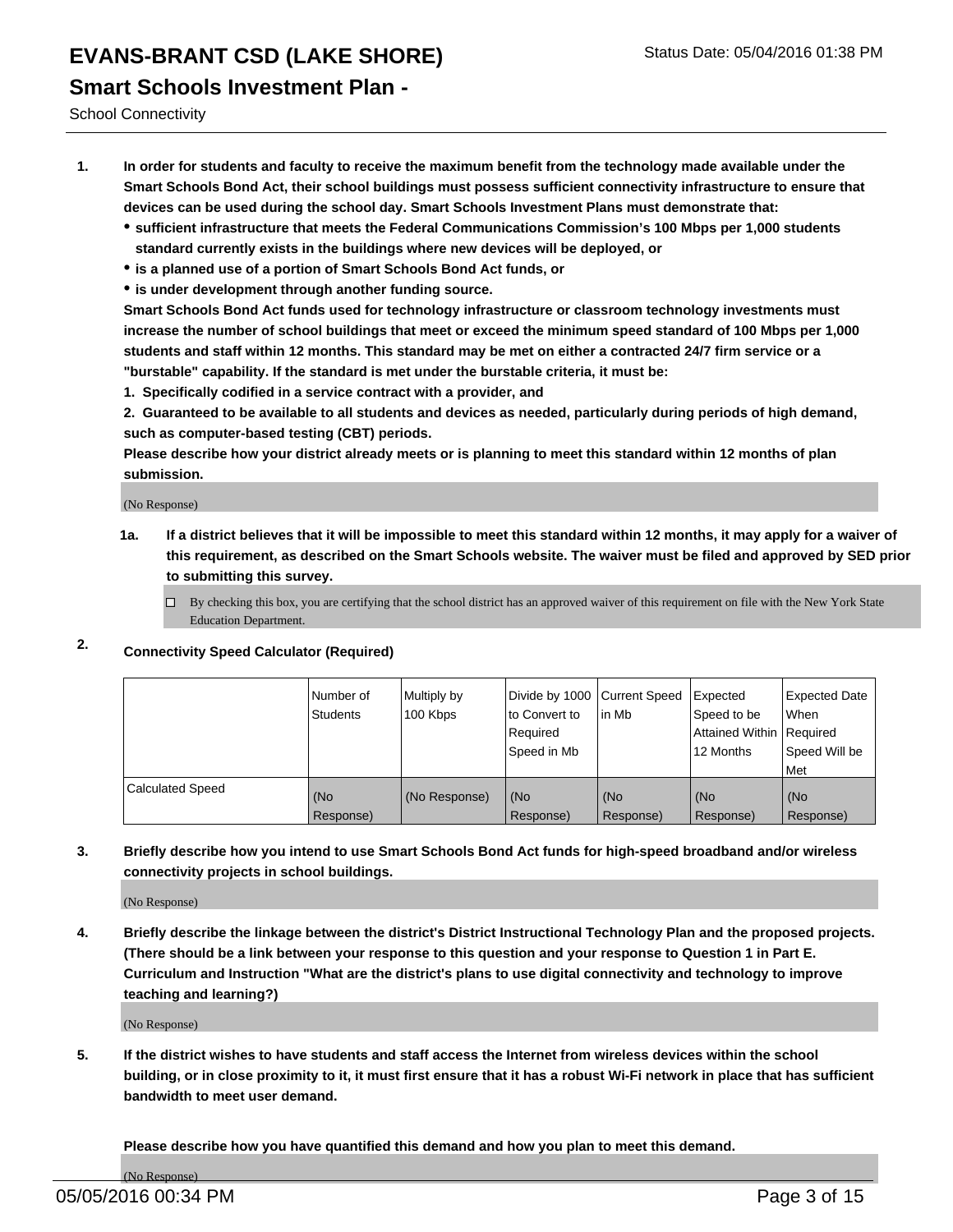#### **Smart Schools Investment Plan -**

School Connectivity

**6. As indicated on Page 5 of the guidance, the Office of Facilities Planning will have to conduct a preliminary review of all capital projects, including connectivity projects.**

| Project Number |  |
|----------------|--|
| (No Response)  |  |

**7. Certain high-tech security and connectivity infrastructure projects may be eligible for an expedited review process as determined by the Office of Facilities Planning.**

**Was your project deemed eligible for streamlined review?**

(No Response)

**8. Include the name and license number of the architect or engineer of record.**

| Name          | l License Number |
|---------------|------------------|
| (No Response) | (No<br>Response) |

**9. If you are submitting an allocation for School Connectivity complete this table. Note that the calculated Total at the bottom of the table must equal the Total allocation for this category that you entered in the SSIP Overview overall budget.** 

|                                            | Sub-          |
|--------------------------------------------|---------------|
|                                            | Allocation    |
| Network/Access Costs                       | (No Response) |
| <b>Outside Plant Costs</b>                 | (No Response) |
| School Internal Connections and Components | (No Response) |
| <b>Professional Services</b>               | (No Response) |
| Testing                                    | (No Response) |
| <b>Other Upfront Costs</b>                 | (No Response) |
| <b>Other Costs</b>                         | (No Response) |
| Totals:                                    |               |

| Select the allowable expenditure | Item to be purchased | Quantity      | Cost per Item | <b>Total Cost</b> |
|----------------------------------|----------------------|---------------|---------------|-------------------|
| type.                            |                      |               |               |                   |
| Repeat to add another item under |                      |               |               |                   |
| each type.                       |                      |               |               |                   |
| (No Response)                    | (No Response)        | (No Response) | (No Response) | (No Response)     |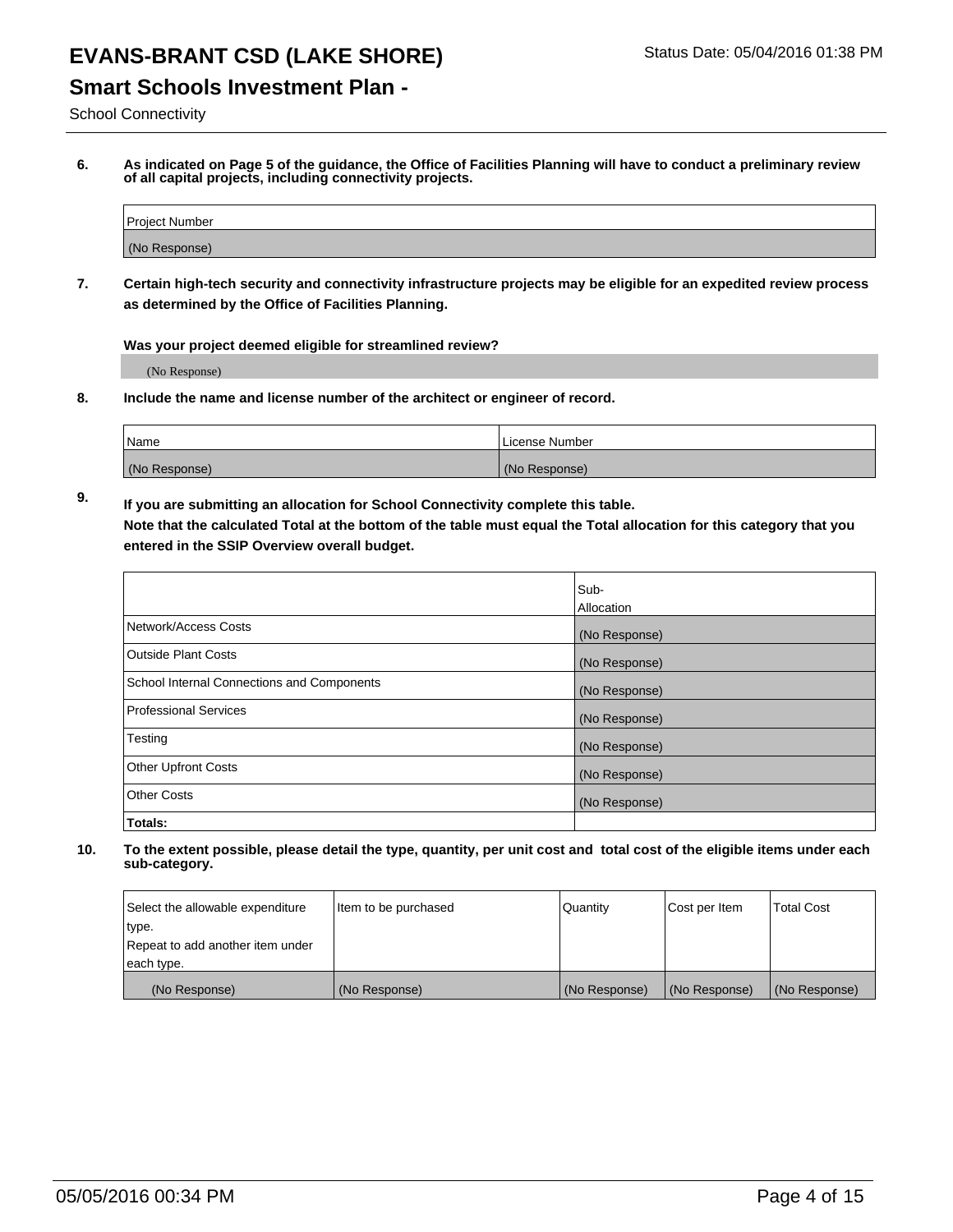**Smart Schools Investment Plan -**

Community Connectivity (Broadband and Wireless)

**1. Briefly describe how you intend to use Smart Schools Bond Act funds for high-speed broadband and/or wireless connectivity projects in the community.**

(No Response)

**2. Please describe how the proposed project(s) will promote student achievement and increase student and/or staff access to the Internet in a manner that enhances student learning and/or instruction outside of the school day and/or school building.**

(No Response)

**3. Community connectivity projects must comply with all the necessary local building codes and regulations (building and related permits are not required prior to plan submission).**

 $\Box$  I certify that we will comply with all the necessary local building codes and regulations.

**4. Please describe the physical location of the proposed investment.**

(No Response)

**5. Please provide the initial list of partners participating in the Community Connectivity Broadband Project, along with their Federal Tax Identification (Employer Identification) number.**

| <b>Project Partners</b> | <b>IFederal ID#</b> |
|-------------------------|---------------------|
| (No Response)           | (No Response)       |

**6. If you are submitting an allocation for Community Connectivity, complete this table.**

**Note that the calculated Total at the bottom of the table must equal the Total allocation for this category that you entered in the SSIP Overview overall budget.**

|                                    | Sub-Allocation |
|------------------------------------|----------------|
| Network/Access Costs               | (No Response)  |
| Outside Plant Costs                | (No Response)  |
| Tower Costs                        | (No Response)  |
| <b>Customer Premises Equipment</b> | (No Response)  |
| Professional Services              | (No Response)  |
| Testing                            | (No Response)  |
| <b>Other Upfront Costs</b>         | (No Response)  |
| Other Costs                        | (No Response)  |
| Totals:                            |                |

| Select the allowable expenditure | ltem to be purchased | Quantity      | Cost per Item | <b>Total Cost</b> |
|----------------------------------|----------------------|---------------|---------------|-------------------|
| type.                            |                      |               |               |                   |
| Repeat to add another item under |                      |               |               |                   |
| each type.                       |                      |               |               |                   |
| (No Response)                    | (No Response)        | (No Response) | (No Response) | (No Response)     |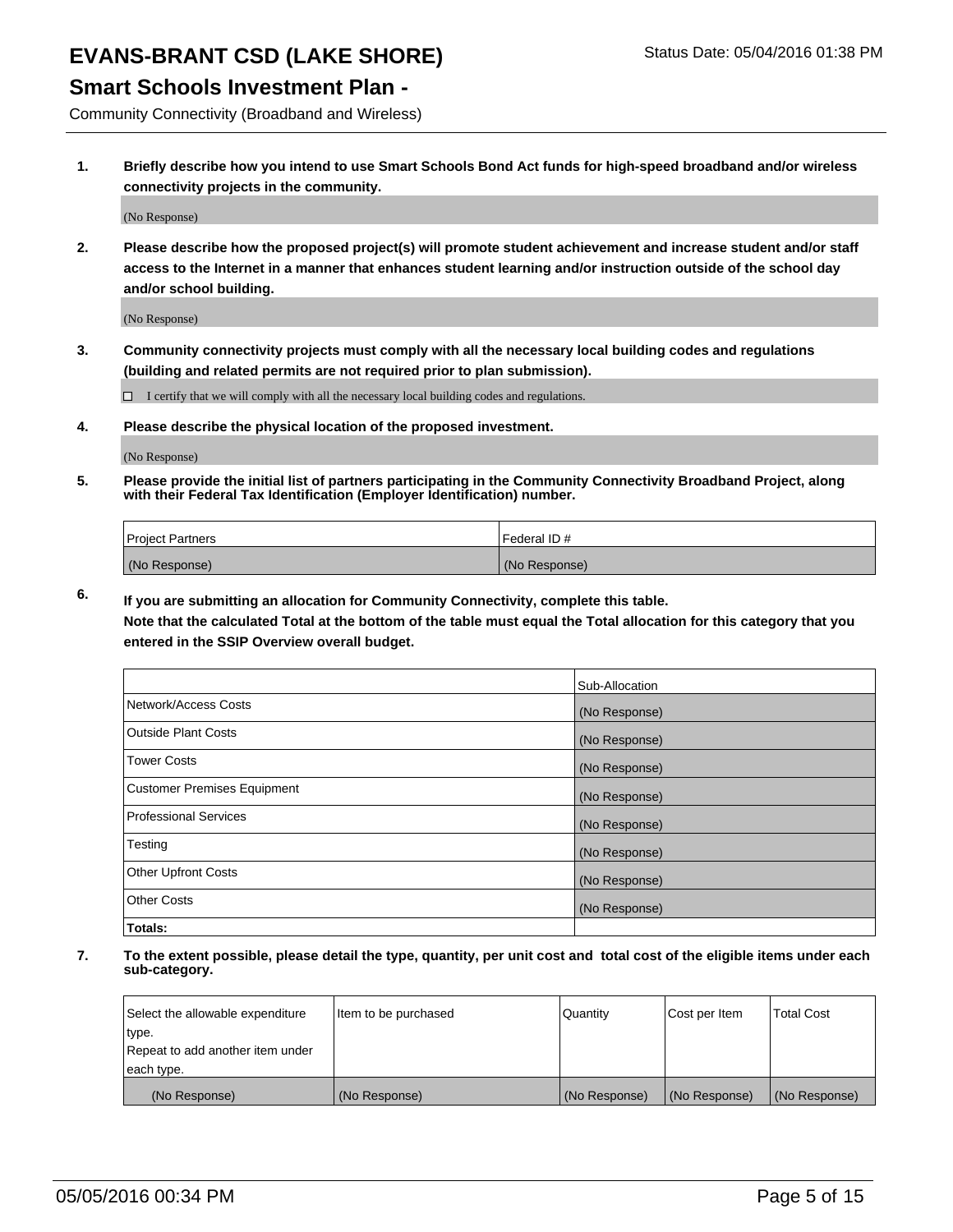#### **Smart Schools Investment Plan -**

Classroom Learning Technology

**1. In order for students and faculty to receive the maximum benefit from the technology made available under the Smart Schools Bond Act, their school buildings must possess sufficient connectivity infrastructure to ensure that devices can be used during the school day. Smart Schools Investment Plans must demonstrate that sufficient infrastructure that meets the Federal Communications Commission's 100 Mbps per 1,000 students standard currently exists in the buildings where new devices will be deployed, or is a planned use of a portion of Smart Schools Bond Act funds, or is under development through another funding source.**

**Smart Schools Bond Act funds used for technology infrastructure or classroom technology investments must increase the number of school buildings that meet or exceed the minimum speed standard of 100 Mbps per 1,000 students and staff within 12 months. This standard may be met on either a contracted 24/7 firm service or a "burstable" capability. If the standard is met under the burstable criteria, it must be:**

**1. Specifically codified in a service contract with a provider, and**

**2. Guaranteed to be available to all students and devices as needed, particularly during periods of high demand, such as computer-based testing (CBT) periods.**

**Please describe how your district already meets or is planning to meet this standard within 12 months of plan submission.**

Minimum Capacity (Expressed in Gb) Maximum Capacity (Expressed in Gb) Network Bandwidth: Incoming connection TO district schools (WAN) 1GB 1GB Network Bandwidth: Connections BETWEEN school buildings (LAN) 1GB 10GB Bandwidth: Connections WITHIN school buildings (LAN) 1GB 10GB

Our available network broadband width is purchased from WNYRIC/Erie is as follows:

The total contracted internet access bandwidth for our district is 1GB/1GB.

- **1a. If a district believes that it will be impossible to meet this standard within 12 months, it may apply for a waiver of this requirement, as described on the Smart Schools website. The waiver must be filed and approved by SED prior to submitting this survey.**
	- $\Box$  By checking this box, you are certifying that the school district has an approved waiver of this requirement on file with the New York State Education Department.

#### **2. Connectivity Speed Calculator (Required)**

|                         | l Number of<br><b>Students</b> | Multiply by<br>100 Kbps | Divide by 1000 Current Speed<br>lto Convert to<br>Reauired<br>Speed in Mb | lin Mb | Expected<br>Speed to be<br>Attained Within Required<br>12 Months | Expected Date<br><b>When</b><br>Speed Will be<br>l Met |
|-------------------------|--------------------------------|-------------------------|---------------------------------------------------------------------------|--------|------------------------------------------------------------------|--------------------------------------------------------|
| <b>Calculated Speed</b> | 2,433                          | 2,433,000               | 243.3                                                                     | 1GB    | <b>Now</b>                                                       | l Now                                                  |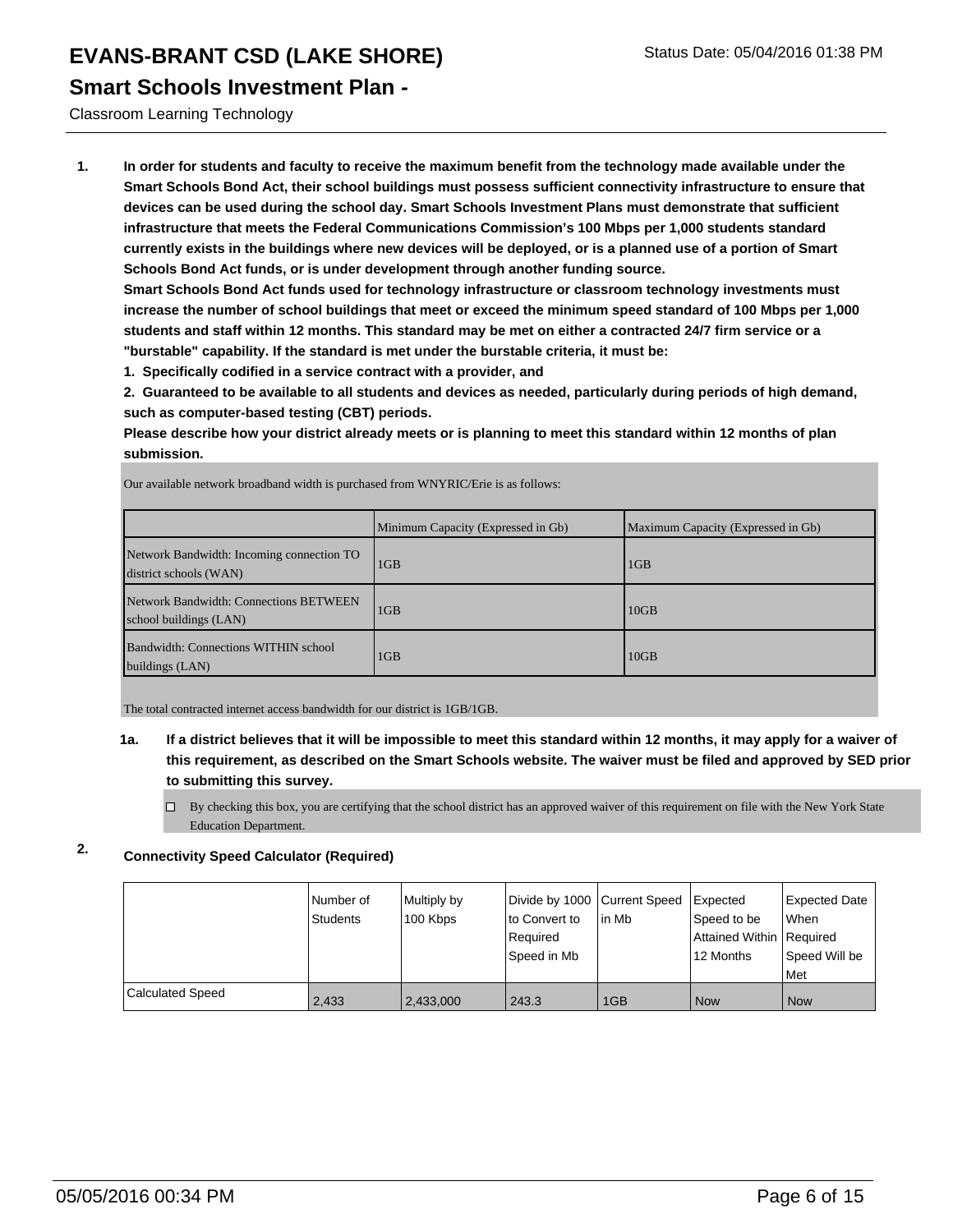#### **Smart Schools Investment Plan -**

#### Classroom Learning Technology

**3. If the district wishes to have students and staff access the Internet from wireless devices within the school building, or in close proximity to it, it must first ensure that it has a robust Wi-Fi network in place that has sufficient bandwidth to meet user demand.**

**Please describe how you have quantified this demand and how you plan to meet this demand.**

We have the following wireless protocols available in the district: 802.11a 802.11b 802.11g

We have wireless access points in use in the district that covers 100% of our instructional space. We have a wireless controller and our port speed of switches that are less than five years old is 1GB.

Our available network broadband width is purchased from WNYRIC/Erie is as follows:

|                                                                     | Minimum Capacity (Expressed in Gb) | Maximum Capacity (Expressed in Gb) |
|---------------------------------------------------------------------|------------------------------------|------------------------------------|
| Network Bandwidth: Incoming connection TO<br>district schools (WAN) | 1 <sub>GB</sub>                    | 1GB                                |
| Network Bandwidth: Connections BETWEEN<br>school buildings (LAN)    | 1 <sub>GB</sub>                    | 10GB                               |
| Bandwidth: Connections WITHIN school<br>buildings (LAN)             | 1GB                                | 10GB                               |

The total contracted internet access bandwidth for our district is 1GB/1GB.

**4. All New York State public school districts are required to complete and submit an Instructional Technology Plan survey to the New York State Education Department in compliance with Section 753 of the Education Law and per Part 100.12 of the Commissioner's Regulations.**

**Districts that include educational technology purchases as part of their Smart Schools Investment Plan must have a submitted and approved Instructional Technology Plan survey on file with the New York State Education Department.**

- By checking this box, you are certifying that the school district has an approved Instructional Technology Plan survey on file with the New York State Education Department.
- **5. Describe the devices you intend to purchase and their compatibility with existing or planned platforms or systems. Specifically address the adequacy of each facility's electrical, HVAC and other infrastructure necessary to install and support the operation of the planned technology.**

We intend to purchase the following machines which are compatible with our existing platforms and systems:

331 Dell Latitude E5470 laptops

10 Dell Slim Power Adapter - 90 watt

2 Ergotron PS Tablet Charging Carts (charges and securely stores 30 laptops)

30 iPad Air 2 Wi-Fi 16 GB - Gray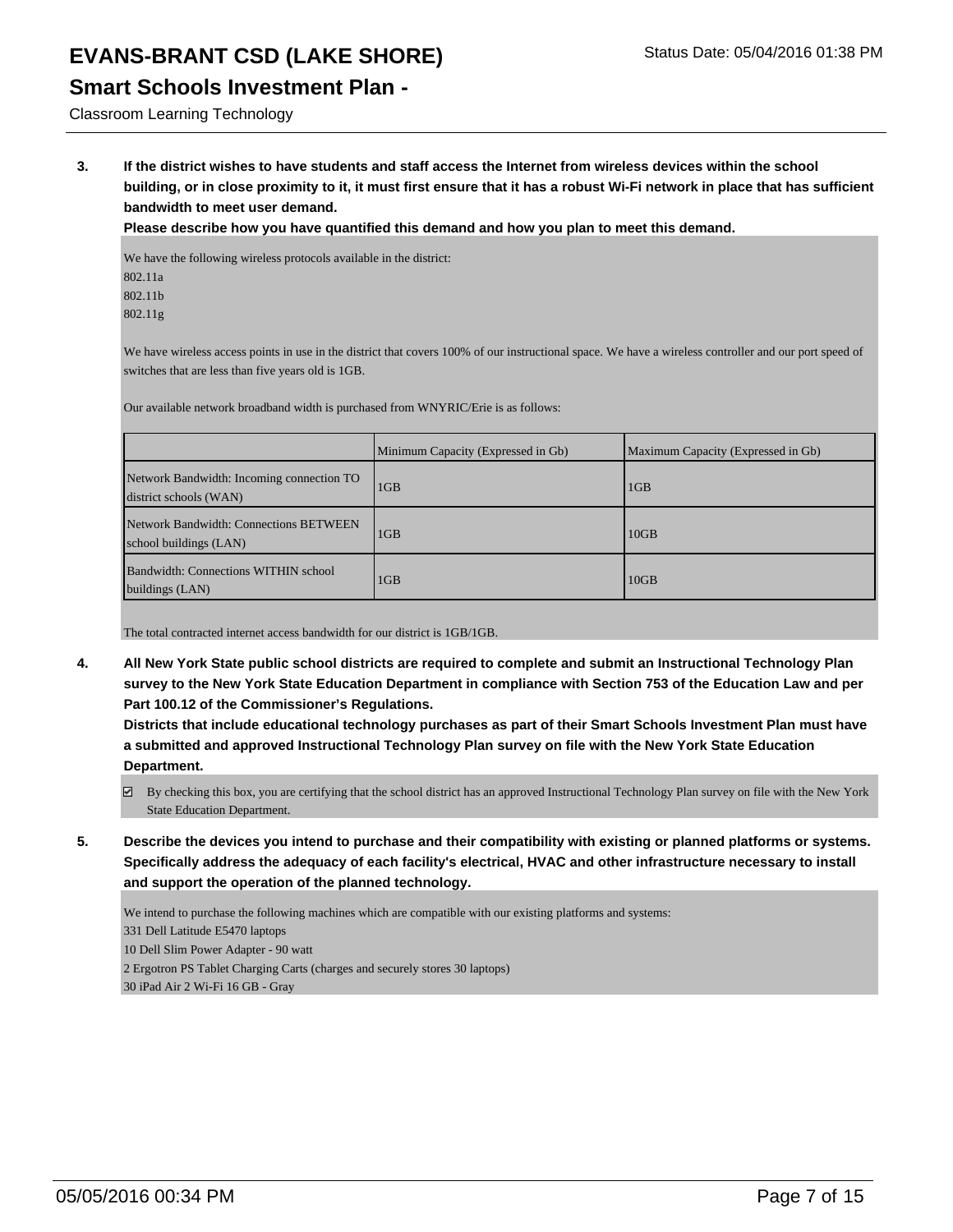#### **Smart Schools Investment Plan -**

Classroom Learning Technology

- **6. Describe how the proposed technology purchases will:**
	- **> enhance differentiated instruction;**
	- **> expand student learning inside and outside the classroom;**
	- **> benefit students with disabilities and English language learners; and**
	- **> contribute to the reduction of other learning gaps that have been identified within the district.**

**The expectation is that districts will place a priority on addressing the needs of students who struggle to succeed in a rigorous curriculum. Responses in this section should specifically address this concern and align with the district's Instructional Technology Plan (in particular Question 2 of E. Curriculum and Instruction: "Does the district's instructional technology plan address the needs of students with disabilities to ensure equitable access to instruction, materials and assessments?" and Question 3 of the same section: "Does the district's instructional technology plan address the provision of assistive technology specifically for students with disabilities to ensure access to and participation in the general curriculum?"**

With the abundance the hardware tools available, teachers are now able to access more resources to help them address the diverse needs of their students. Technology also allows them to attend to these needs in numerous ways, through learning activities, content input, and opportunities to demonstrate understanding. With our recent implementation of Google for Education, all staff and students can easily create online centers for learning, areas to submit projects and allow both students and staff to pace themselves appropriately for each student's learning level, promoting academic growth and enhancing student motivation.

Online work allows students the privacy to work at their own pace and provides them areas to collaborate and communicate online. Because each student has his or her own Google account, this allows students to stay organized and prepared by having tools to create work and store work by class. Online tools also allows for students to create and prepare work that aligns with their learning styles with the ability to create graphs, charts, visual and auditory displays of learning very easily. Often online work is more authentic and allows students more choice in how to demonstrate their learning. These tools will allow our teachers to differentiate in many ways for our students.

With the access of computers, teachers become more apt to use the open educational resources that are freely available via the Internet. Ranging from digital textbooks, online libraries, podcasts, instructional games, online videos that show places around the world, how-to instructions and quality learning experiences, our classrooms grow beyond the four walls.

The district's technology plan addresses the needs of students with disabilities and English Language Learners to ensure equitable access to curriculum, instruction, materials, and assessments. With the support and techniques that we provide, students with a learning disability and English Language Learners at Lake Shore Central School District are able to compensate for difficulties that they may have in learning the curriculum. We strive to help them grow as independent learners and provide them with assistive technologies that are include both the simple and the complex to expand their learning opportunities and promote a more positive classroom environment.

Student IEP's address assistive technology and adaptation to materials to allow for full access to instruction. When in classrooms, students with disabilities have access to enlarged print materials, zoom text and visual acuity devices, hearing devices, speech dictation and word prediction software, enlarged letter and braille keyboards, tablets, laptops with software that align with IEP needs. In addition, all classrooms have data projection systems to enlarge materials and resources and all special education classrooms have interactive white boards. Our district is aggressive in keeping students in our district (versus sending them to an outside program) and we are aggressive in providing all that a student needs for full access to classroom instruction in the general education classroom.

The technology that is provided can help motivate the learners and engage them in learning no matter the skills. Our budget and technology plan both fully support student IEP needs and classroom teachers ensure equitable access for all learners.

Our ESL teachers and support staff attend numerous workshops to learn of materials and technology that supports both teaching and learning ESL students.

Recommendations are made each year from staff input on what works best in the classroom and what new technologies will augment existing curriculum for all learners.

Lake Shore has been aggressive in raising their graduation rate with an August 2015 graduation rate of 94%. We believe that the professional development plan in place and with the increase of technology tools in our district, our graduation rate will grow as students are provided with instruction of high interest and that meets their learning needs and styles.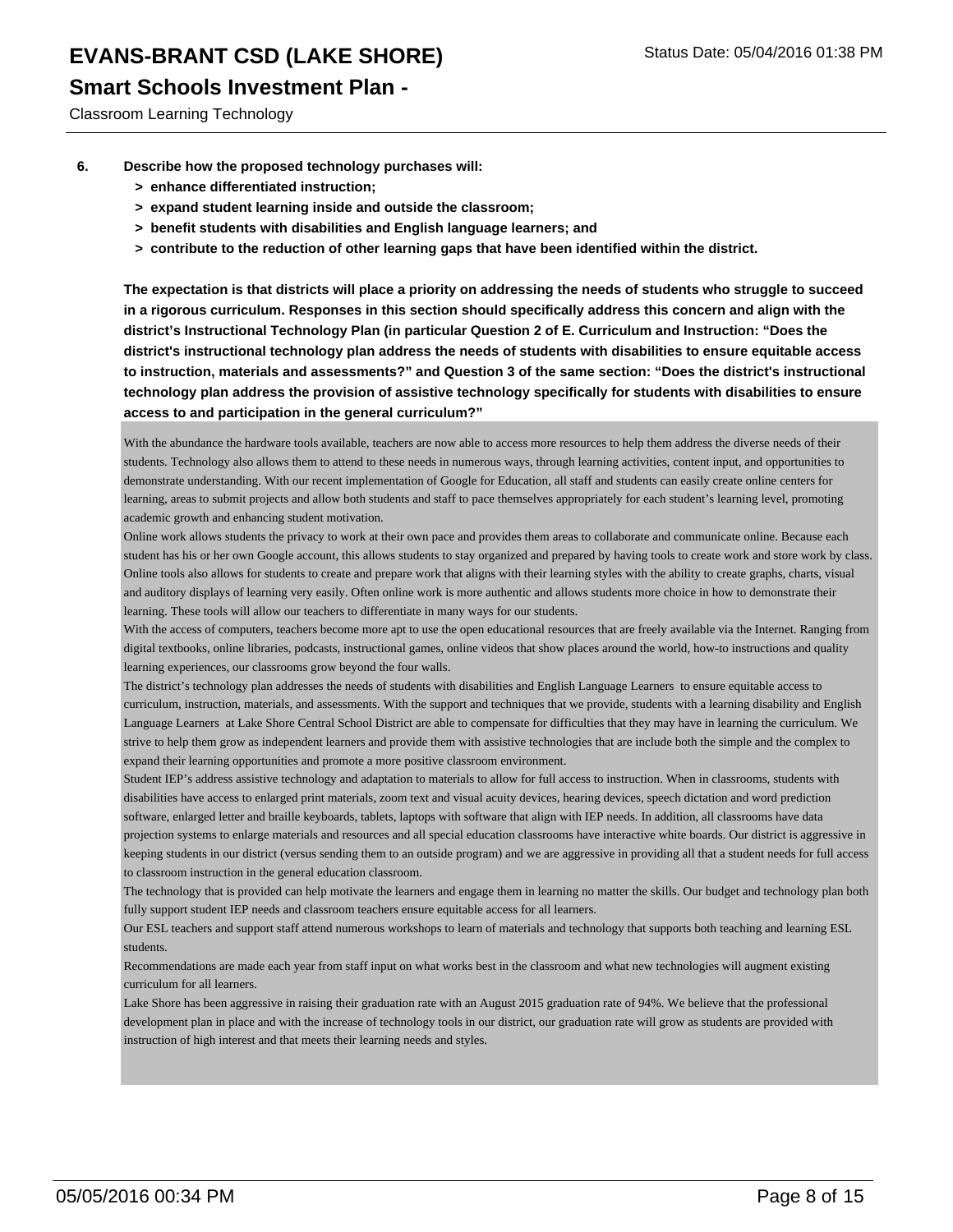**Smart Schools Investment Plan -**

Classroom Learning Technology

**7. Where appropriate, briefly describe how the proposed technology purchases will enhance ongoing communication with parents and other stakeholders and help the district facilitate technology-based regional partnerships, including distance learning and other efforts.**

Teachers will be able to provide parents and other stakeholders immediate and current feedback that impacts student learning and achievement. Students will have opportunity to expand their learning opportunities by carefully facilitated learning activities that will allow them to use 21st century skills to expand their world and improving their communication skills.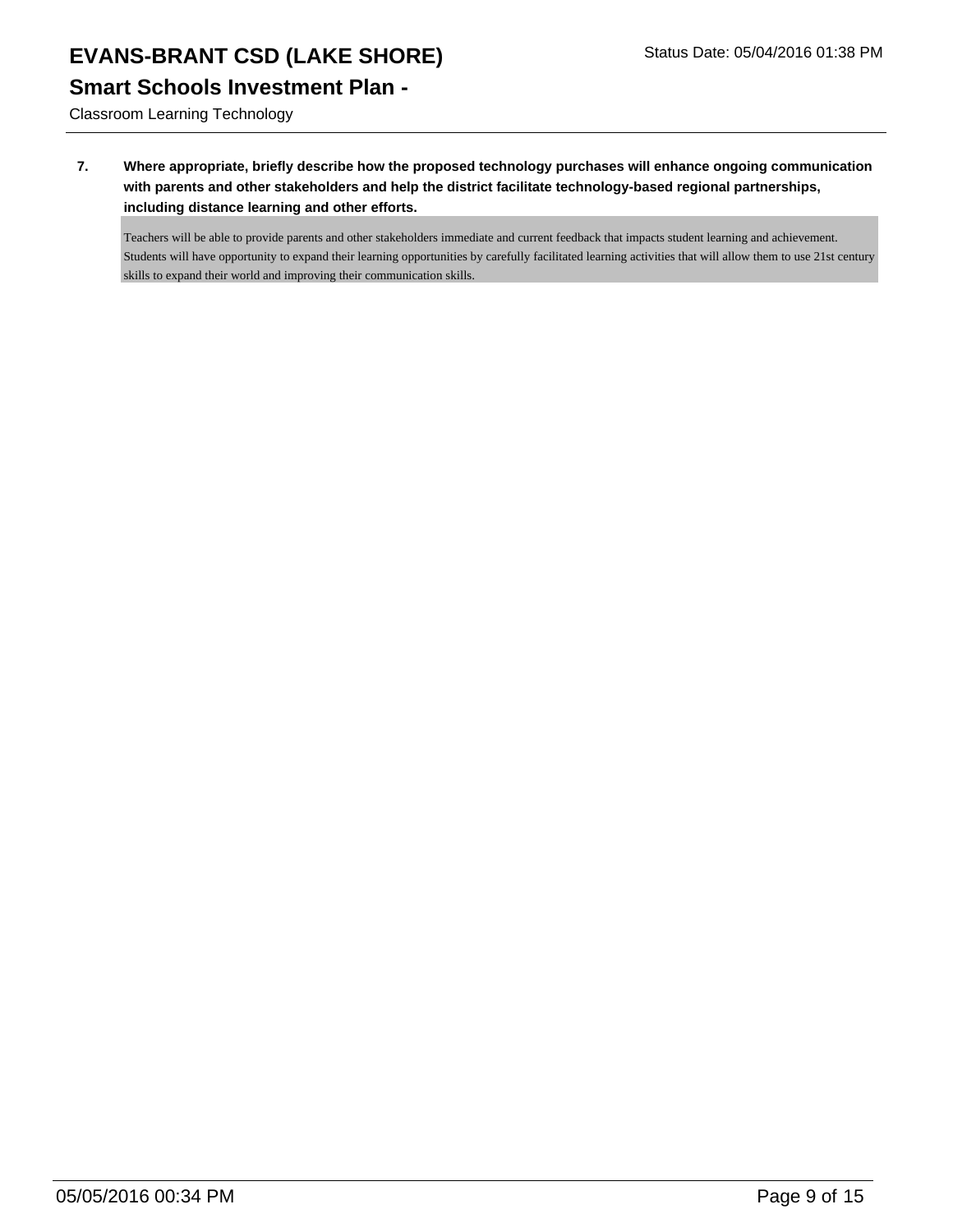## **EVANS-BRANT CSD (LAKE SHORE)** Status Date: 05/04/2016 01:38 PM **Smart Schools Investment Plan -**

Classroom Learning Technology

**8. Describe the district's plan to provide professional development to ensure that administrators, teachers and staff can employ the technology purchased to enhance instruction successfully.**

**Note: This response should be aligned and expanded upon in accordance with your district's response to Question 1 of F. Professional Development of your Instructional Technology Plan: "Please provide a summary of professional development offered to teachers and staff, for the time period covered by this plan, to support technology to enhance teaching and learning. Please include topics, audience and method of delivery within your summary."**

Through after school/summer/school day PD (via face-to-face/online/and other viable options), superintendent's conference days and push-in PD with the technology integrator, Lake Shore Central School will employ BOCES, consultants, and teacher leaders to improve and enhance teaching and learning with technology. Our priority will be Google for Education for grades 4-12.

| <b>Technology Tool - Topic</b>                         | <b>Purpose</b>                                                                                                                                                                                                               | <b>Audience</b>                               |  |
|--------------------------------------------------------|------------------------------------------------------------------------------------------------------------------------------------------------------------------------------------------------------------------------------|-----------------------------------------------|--|
| Augmented Reality in the Classroom                     | For student projects that allows for an increase<br>in parent and family engagement and using<br>technology in innovative ways                                                                                               | K-5 teachers determined by interest and need  |  |
| Coding in the Classroom                                | programming skills and computer science<br>concepts that ensure educator and student<br>technological literacy                                                                                                               | K-12 teachers                                 |  |
| Google Forms                                           | Formative Assessment - data-driven                                                                                                                                                                                           | 4-12 teachers                                 |  |
| Interactive Quizzes using Kahoot                       | professional practice                                                                                                                                                                                                        |                                               |  |
| Google Apps for Education and Google<br>Classroom      | Improving instruction and student achievement                                                                                                                                                                                | K-12 teachers                                 |  |
| Edmodo/Schoology                                       | online courses and paperless classroom-<br>technology as a tool to design learning<br>opportunities and use technology with the<br>curriculum                                                                                | K-12 teachers determined by interest and need |  |
| Wix                                                    | create your own websites for class projects -<br>parent and family engagement                                                                                                                                                |                                               |  |
| EverFi                                                 | Future Goals/Ignition program - (6-8 Digital<br>Citizenship) ensuring the legal and ethical uses<br>of technology; Financial Literacy, Radius<br>Coding, STEM Scholars, Commons Civics) -<br>multimedia/game based learning. | K-12 teachers                                 |  |
| Hstry - Digital Timelines                              | For student projects using technology in<br>innovate ways                                                                                                                                                                    |                                               |  |
| Padlet                                                 | Backchanneling, resource curation – using<br>technology to communicate and collaborate                                                                                                                                       | K-12 teachers determined by interest and need |  |
| CueThink in the classroom                              | making math social                                                                                                                                                                                                           | K-12 math teachers                            |  |
| <b>Twitter for Teachers</b>                            | <b>Connected Educators</b>                                                                                                                                                                                                   | K-12 teachers determined by interest and need |  |
| Nearpod, Socrative, Plickers - iPad apps               | Formative Assessment - Data-driven instruction                                                                                                                                                                               | K-12 teachers                                 |  |
| GoNoodle                                               | Brain Breaks for the Classroom – using<br>technology in innovative ways                                                                                                                                                      | K-5 teachers                                  |  |
| Video blog pages using TeacherTube & school<br>website | Increase in parent and family communication<br>and engagement                                                                                                                                                                | K-12 teachers                                 |  |
| Remind messaging for parents, students and             |                                                                                                                                                                                                                              |                                               |  |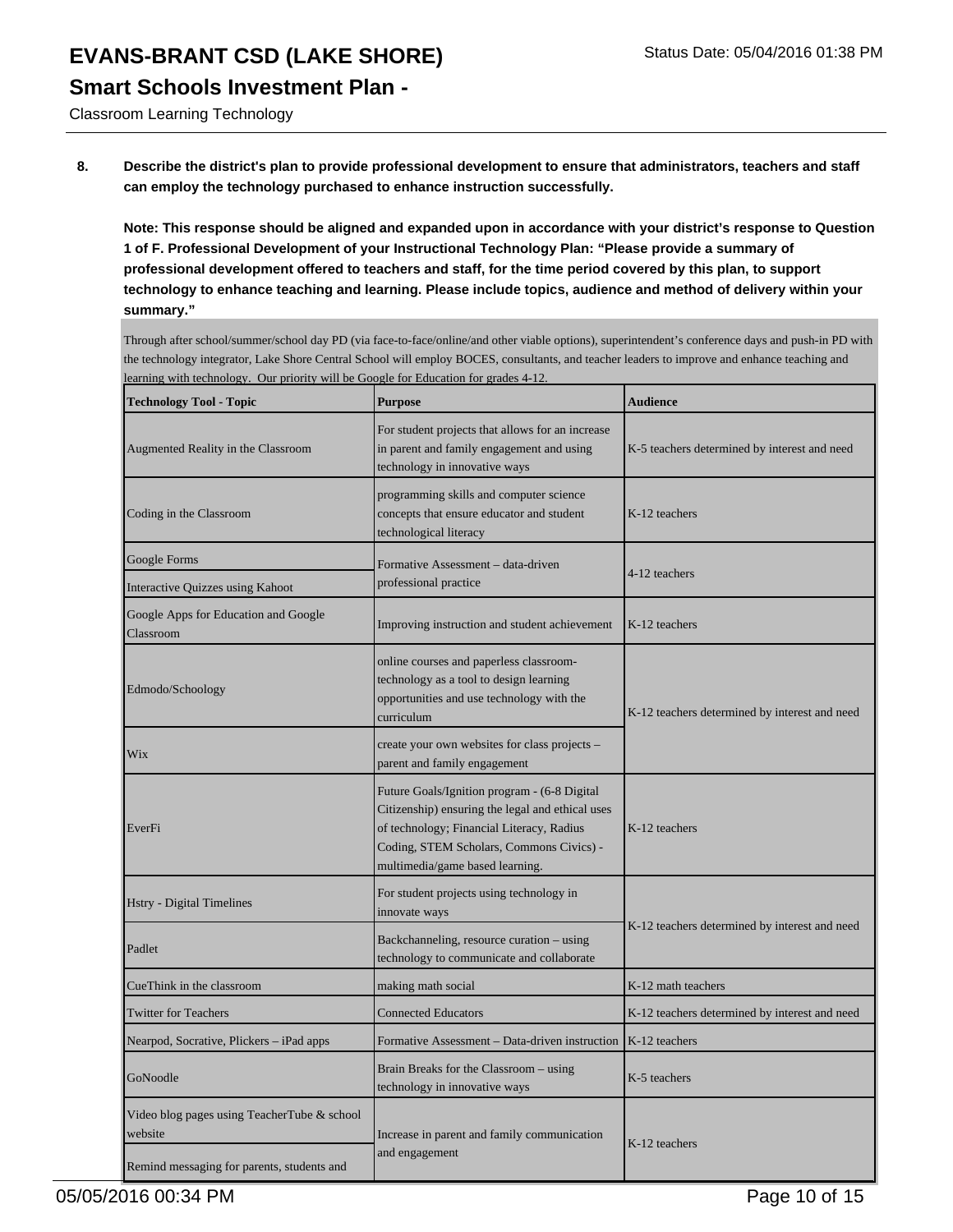#### **Smart Schools Investment Plan -**

Classroom Learning Technology

| teaches                                                                                             |                                                                                                                                                                                |                                               |
|-----------------------------------------------------------------------------------------------------|--------------------------------------------------------------------------------------------------------------------------------------------------------------------------------|-----------------------------------------------|
| <b>IXL Math</b>                                                                                     | To ensure the effectiveness of instruction and to<br>monitor student learning                                                                                                  | K-12 math teachers                            |
| Chromebooks                                                                                         | Maximizing the browser                                                                                                                                                         | K-12 teachers                                 |
| Flipped classroom                                                                                   | Meeting the needs of students (diverse learning)                                                                                                                               |                                               |
| Podcasts in the classroom                                                                           | Using technology in innovative ways to assess<br>learning, deliver learning and monitor learning                                                                               |                                               |
| Activities for makerspace/coding clubs -<br>Cubelets, Moss, Makey Makey, Little Bits, Dash<br>& Dot | Knowledge and skills needed to develop and<br>foster critical thinking, problem solving,<br>literacy, technological skills that students need<br>for the 21st century learning | K-12 teachers determined by interest and need |
| Book students facilitated through Google<br>Classroom                                               | Content knowledge, research-based professional<br>learning, collaboration, technological literacy                                                                              |                                               |
| Genius Hour/20% time                                                                                | Differentiating instruction, diverse learning                                                                                                                                  | K-12 teachers determined by interest and need |
| Online Learning using GradPoint                                                                     | Differentiating instruction, diverse learning                                                                                                                                  | 9-12 Core teachers                            |
| e-Doctrina                                                                                          | Online assessment, formative assessment, data-<br>driven tool                                                                                                                  | K-12 teachers                                 |

- **9. Districts must contact the SUNY/CUNY teacher preparation program that supplies the largest number of the district's new teachers to request advice on innovative uses and best practices at the intersection of pedagogy and educational technology.**
	- $\boxtimes$  By checking this box, you certify that you have contacted the SUNY/CUNY teacher preparation program that supplies the largest number of your new teachers to request advice on these issues.
- **10. A district whose Smart Schools Investment Plan proposes the purchase of technology devices and other hardware must account for nonpublic schools in the district.**

**Are there nonpublic schools within your school district?**

| п | Yes |  |
|---|-----|--|
|   |     |  |

No

#### **11. Nonpublic Classroom Technology Loan Calculator**

**The Smart Schools Bond Act provides that any Classroom Learning Technology purchases made using Smart Schools funds shall be lent, upon request, to nonpublic schools in the district. However, no school district shall be required to loan technology in amounts greater than the total obtained and spent on technology pursuant to the Smart Schools Bond Act and the value of such loan may not exceed the total of \$250 multiplied by the nonpublic school enrollment in the base year at the time of enactment. See:**

**http://www.p12.nysed.gov/mgtserv/smart\_schools/docs/Smart\_Schools\_Bond\_Act\_Guidance\_04.27.15\_Final.pdf.**

|                                     | 1. Classroom<br>Technology<br>Sub-allocation | 12. Public<br><b>Enrollment</b><br>$(2014 - 15)$                                              | l 3. Nonpublic<br>l Enrollment<br>$(2014 - 15)$ | 4. Sum of<br>l Public and<br>Nonpublic<br>Enrollment | 15. Total Per<br>Pupil Sub-<br>lallocation | 6. Total<br>Nonpublic Loan<br>l Amount |
|-------------------------------------|----------------------------------------------|-----------------------------------------------------------------------------------------------|-------------------------------------------------|------------------------------------------------------|--------------------------------------------|----------------------------------------|
| Calculated Nonpublic Loan<br>Amount |                                              | (No Response)   (No Response)   (No Response)   (No Response)   (No Response)   (No Response) |                                                 |                                                      |                                            |                                        |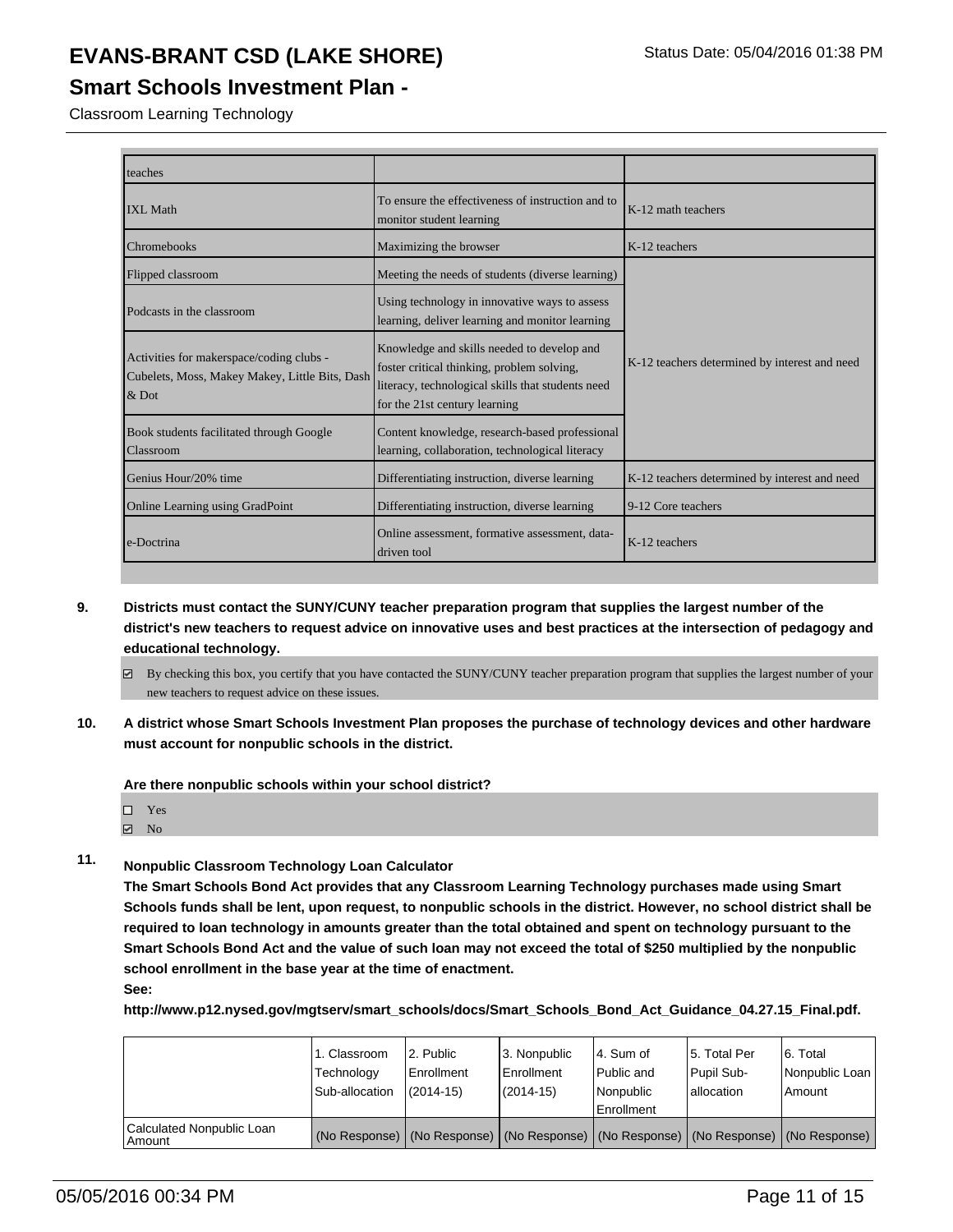#### **Smart Schools Investment Plan -**

Classroom Learning Technology

**12. To ensure the sustainability of technology purchases made with Smart Schools funds, districts must demonstrate a long-term plan to maintain and replace technology purchases supported by Smart Schools Bond Act funds. This sustainability plan shall demonstrate a district's capacity to support recurring costs of use that are ineligible for Smart Schools Bond Act funding such as device maintenance, technical support, Internet and wireless fees, maintenance of hotspots, staff professional development, building maintenance and the replacement of incidental items. Further, such a sustainability plan shall include a long-term plan for the replacement of purchased devices and equipment at the end of their useful life with other funding sources.**

 $\boxdot$  By checking this box, you certify that the district has a sustainability plan as described above.

**13. Districts must ensure that devices purchased with Smart Schools Bond funds will be distributed, prepared for use, maintained and supported appropriately. Districts must maintain detailed device inventories in accordance with generally accepted accounting principles.**

By checking this box, you certify that the district has a distribution and inventory management plan and system in place.

**14. If you are submitting an allocation for Classroom Learning Technology complete this table. Note that the calculated Total at the bottom of the table must equal the Total allocation for this category that you entered in the SSIP Overview overall budget.**

|                          | Sub-Allocation |
|--------------------------|----------------|
| Interactive Whiteboards  | (No Response)  |
| <b>Computer Servers</b>  | (No Response)  |
| <b>Desktop Computers</b> | (No Response)  |
| Laptop Computers         | 329,014        |
| <b>Tablet Computers</b>  | 13,920         |
| <b>Other Costs</b>       | 2,870          |
| Totals:                  | 345,804.00     |

| Select the allowable expenditure | I Item to be Purchased           | Quantity | Cost per Item | <b>Total Cost</b> |
|----------------------------------|----------------------------------|----------|---------------|-------------------|
| type.                            |                                  |          |               |                   |
| Repeat to add another item under |                                  |          |               |                   |
| each type.                       |                                  |          |               |                   |
| <b>Laptop Computers</b>          | Dell Latitude E5470              | 331      | 994           | 329,014           |
| <b>Tablet Computers</b>          | l iPad Air 2 Wi-fi 64GB - Gray   | 30       | 464           | 13,920            |
| <b>Other Costs</b>               | <b>Ergotron Charging Cart</b>    |          | 1,165         | 2,330             |
| <b>Other Costs</b>               | Dell Slim Powe Adapter - 90 watt | 10       | 54            | 540               |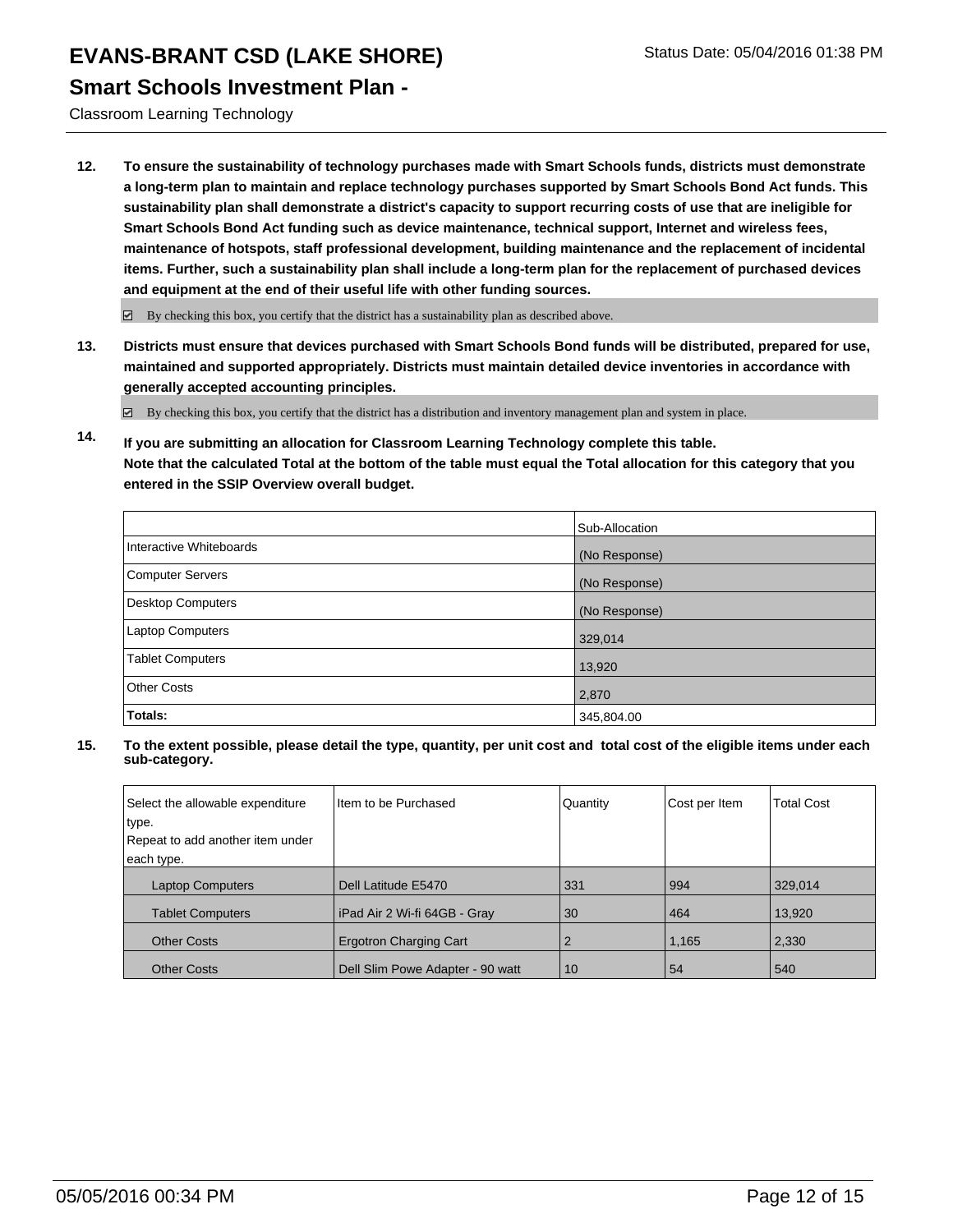#### **Smart Schools Investment Plan -**

Pre-Kindergarten Classrooms

**1. Provide information regarding how and where the district is currently serving pre-kindergarten students and justify the need for additional space with enrollment projections over 3 years.**

(No Response)

- **2. Describe the district's plan to construct, enhance or modernize education facilities to accommodate prekindergarten programs. Such plans must include:**
	- **Specific descriptions of what the district intends to do to each space;**
	- **An affirmation that pre-kindergarten classrooms will contain a minimum of 900 square feet per classroom;**
	- **The number of classrooms involved;**
	- **The approximate construction costs per classroom; and**
	- **Confirmation that the space is district-owned or has a long-term lease that exceeds the probable useful life of the improvements.**

(No Response)

**3. Smart Schools Bond Act funds may only be used for capital construction costs. Describe the type and amount of additional funds that will be required to support ineligible ongoing costs (e.g. instruction, supplies) associated with any additional pre-kindergarten classrooms that the district plans to add.**

(No Response)

**4. All plans and specifications for the erection, repair, enlargement or remodeling of school buildings in any public school district in the State must be reviewed and approved by the Commissioner. Districts that plan capital projects using their Smart Schools Bond Act funds will undergo a Preliminary Review Process by the Office of Facilities Planning.**

| Project Number |  |
|----------------|--|
| (No Response)  |  |

**5. If you have made an allocation for Pre-Kindergarten Classrooms, complete this table. Note that the calculated Total at the bottom of the table must equal the Total allocation for this category that you**

**entered in the SSIP Overview overall budget.**

|                                          | Sub-Allocation |
|------------------------------------------|----------------|
| Construct Pre-K Classrooms               | (No Response)  |
| Enhance/Modernize Educational Facilities | (No Response)  |
| Other Costs                              | (No Response)  |
| Totals:                                  |                |

| Select the allowable expenditure | Item to be purchased | Quantity      | Cost per Item | <b>Total Cost</b> |
|----------------------------------|----------------------|---------------|---------------|-------------------|
| type.                            |                      |               |               |                   |
| Repeat to add another item under |                      |               |               |                   |
| each type.                       |                      |               |               |                   |
| (No Response)                    | (No Response)        | (No Response) | (No Response) | (No Response)     |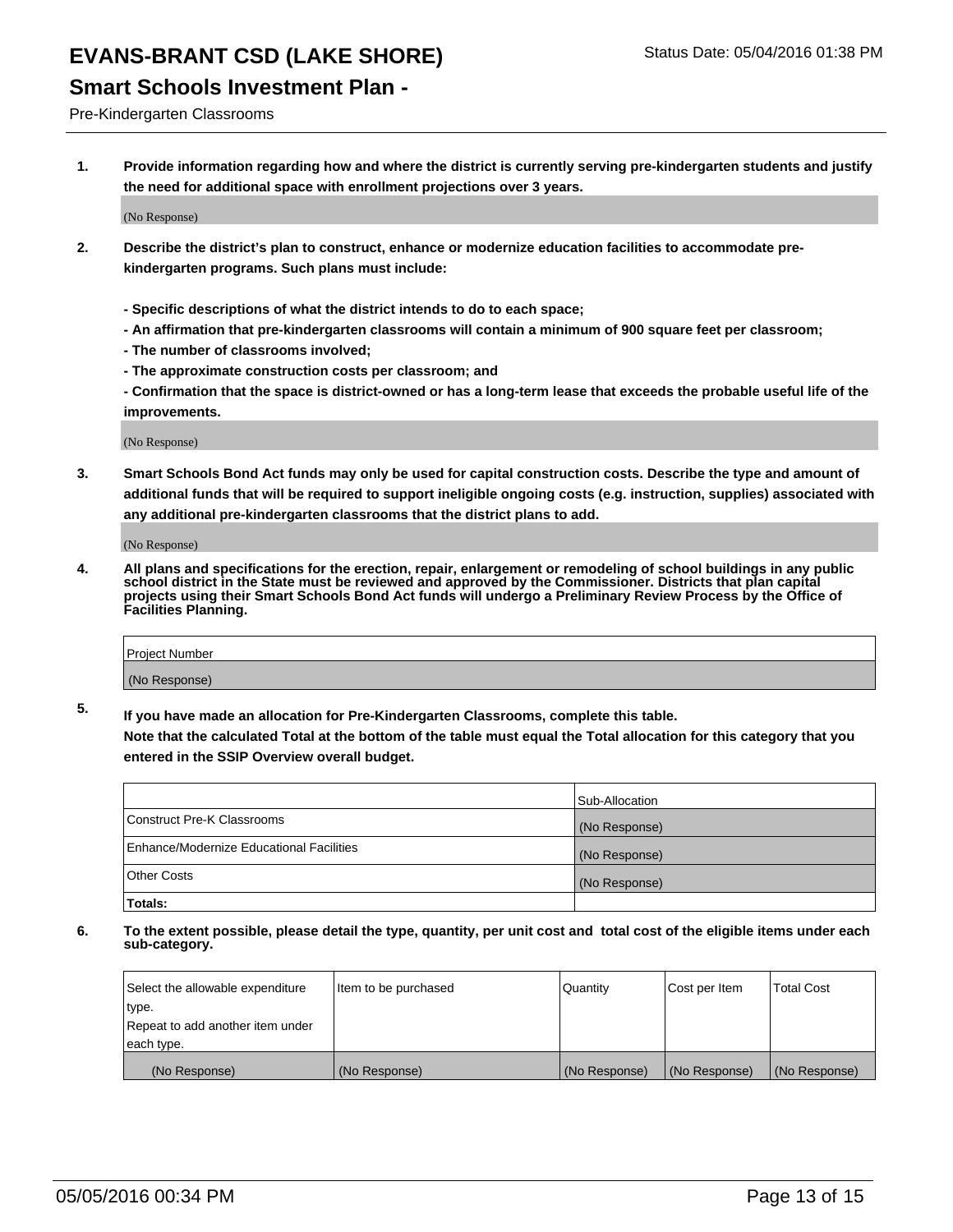## **Smart Schools Investment Plan -**

Replace Transportable Classrooms

**1. Describe the district's plan to construct, enhance or modernize education facilities to provide high-quality instructional space by replacing transportable classrooms.**

(No Response)

**2. All plans and specifications for the erection, repair, enlargement or remodeling of school buildings in any public school district in the State must be reviewed and approved by the Commissioner. Districts that plan capital projects using their Smart Schools Bond Act funds will undergo a Preliminary Review Process by the Office of Facilities Planning.**

| Project Number |  |
|----------------|--|
| (No Response)  |  |

**3. For large projects that seek to blend Smart Schools Bond Act dollars with other funds, please note that Smart Schools Bond Act funds can be allocated on a pro rata basis depending on the number of new classrooms built that directly replace transportable classroom units.**

**If a district seeks to blend Smart Schools Bond Act dollars with other funds describe below what other funds are being used and what portion of the money will be Smart Schools Bond Act funds.**

(No Response)

**4. If you have made an allocation for Replace Transportable Classrooms, complete this table. Note that the calculated Total at the bottom of the table must equal the Total allocation for this category that you entered in the SSIP Overview overall budget.**

|                                                | Sub-Allocation |
|------------------------------------------------|----------------|
| Construct New Instructional Space              | (No Response)  |
| Enhance/Modernize Existing Instructional Space | (No Response)  |
| <b>Other Costs</b>                             | (No Response)  |
| Totals:                                        |                |

| Select the allowable expenditure | Item to be purchased | <b>Quantity</b> | Cost per Item | <b>Total Cost</b> |
|----------------------------------|----------------------|-----------------|---------------|-------------------|
| type.                            |                      |                 |               |                   |
| Repeat to add another item under |                      |                 |               |                   |
| each type.                       |                      |                 |               |                   |
| (No Response)                    | (No Response)        | (No Response)   | (No Response) | (No Response)     |